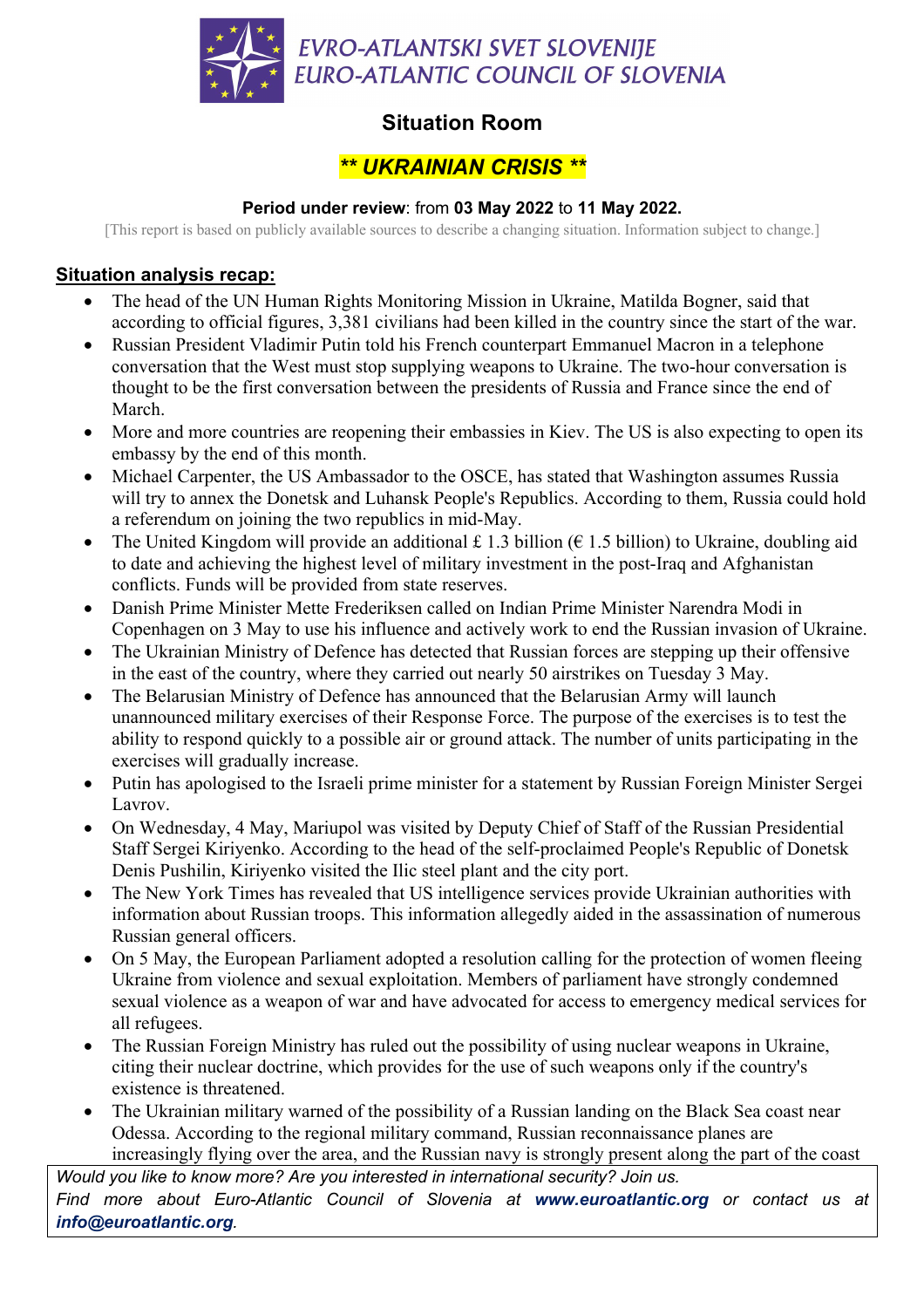

controlled by Ukraine. Residents were therefore urged to avoid beaches and protected areas on the coast, to refrain from traveling by small boats and to report suspicious activities.

- Deputy President of Ukraine Irina Vereshchuk announced that all children, women and the elderly had been evacuated from the besieged Azovstal steel plant in Mariupol. The steel plant is still defended by the last Ukrainian and foreign soldiers.
- In its first statement on the war in Ukraine, the United Nations Security Council expressed its deep concern for the preservation of Ukraine's peace and security and expressed its strong support for Secretary-General Antonio Guterres in finding a peaceful solution to the conflict. The statement was prepared by Mexico.
- The Group of Seven most economically developed countries (G7) has coordinated new sanctions against Russia over the invasion of Ukraine. These are energy measures, which are considered to be the main source of funding for the war in Ukraine.
- Speaker of the lower house of the Russian parliament Vyacheslav Volodin has accused the United States of coordinating military operations in Ukraine. He said that this meant direct US involvement in military operations against Russia.
- The President of the European Council, Charles Michel, paid an unannounced visit to Odessa on Europe Day, 9 May. He had to suspend a meeting with Ukrainian Prime Minister Denis Shmigal and take refuge in a shelter due to a rocket attack on this port city.
- On 9 May, the Russian military further intensified its attacks on Ukrainian territory. According to Kiev, fierce fighting is taking place in the east of the country.
- Russian president Putin did not, despite numerous announcements from Western commentators, use the 9 May Victory Day parade, when Russia commemorates the end of the Second World War, to expand military operations in Ukraine.
- In a counter-offensive in recent days, Ukrainian forces have reportedly taken the villages of Cherkasy Tishki, Ruski Tishki, Borshchiv and Slobozhanskie north and northeast of Kharkiv.
- The US President Joe Biden has signed a law that revives President Franklin Roosevelt's 1941 strategy to send weapons and other equipment to Europe in exchange for renting military bases.
- Italian Prime Minister Mario Draghi has said after a meeting with US President Biden on 11 May that the US and the EU must work with both Russia and Ukraine to end the war. Russian Deputy Foreign Minister Sergei Ryabkov and US Ambassador to Russia John Sullivan met in Moscow on the same day.
- Deputy Head of the Military-Civil Administration of the Ukrainian Region of Kherson Kiril Stremousov announced that the region, which Russia claims is under the full control of its forces, will form a legal framework for joining Russia before the end of the year.

#### *Sources/Further Reading:*

*Durisin, M. (6. May 2022). Food Prices Hold Near Record as Ukraine War Upends Trade. Bloomberg. Available at https://www.bloomberg.com/news/articles/2022-05-06/food-prices-hold-near-record-as-ukraine-war-upendsglobal-trade*

*Health, A. (11. May 2022). Meta withdraws request for Oversight Board's advice on Russia-Ukraine war content policy. The Verge. Available at https://www.theverge.com/2022/5/11/23066587/meta-withdraws-oversight-boardrequest-russia-ukraine-war*

*Holroyd, M. (6. May 2022). Ukraine war: False claims spread about military movements in Poland and Finland. Euronews. Available at https://www.euronews.com/my-europe/2022/05/06/ukraine-war-false-claims-spread-aboutmilitary-movements-in-poland-and-finland*

*Kirby, P. (4. May 2022). Ukraine war: EU plans Russian oil ban and war crimes sanctions. British Broadcasting Corporation. Available at https://www.bbc.com/news/world-europe-61318689*

*Russia fires hypersonic missiles at Odesa after holiday pomp. (10. May 2022). The Hindu. Available at https://www.thehindu.com/news/international/ukraine-russia-crisis-live-updates-may-10-2022/article65400419.ece*

*Would you like to know more? Are you interested in international security? Join us. Find more about Euro-Atlantic Council of Slovenia at www.euroatlantic.org or contact us at info@euroatlantic.org.*